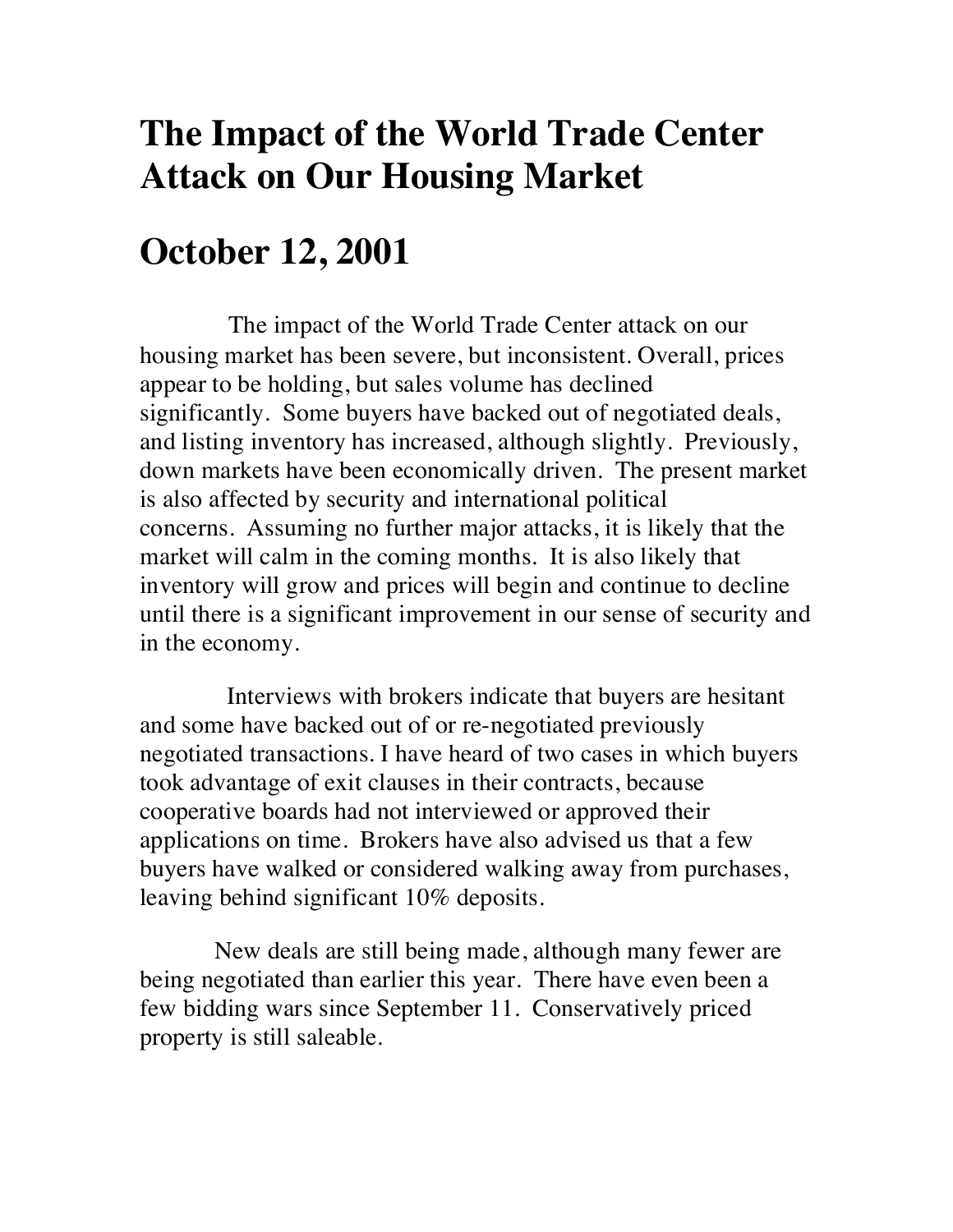### **Dropped, Re-negotiated, and Unchanged Deals**

Buyers are walking away or attempting to re-negotiate some transactions. This is not always the case.

> - In the center of Greenwich Village, a \$598,000 sale was negotiated for a remodeled, one-bedroom apartment, prior to the attack. In a recent conversation, the broker indicated that the buyer is now asking for a 10% discount.

> Prior to the attack, a \$2,500,000 offer was accepted for a two-bedroom apartment in a pre-war building on Park Avenue. After the attack, the buyer decided that a second home was not necessary and backed out of the deal.

A sale was negotiated for a West End Avenue penthouse that was priced at \$1,695,000. The buyer backed out after September 11.

A \$550,000 offer was accepted for a 4.5 room postwar apartment, in late September. This was higher than any offer received prior to September 11. The apartment was listed in January.

A \$350,000 offer was accepted for an East 50's, post-war, one-bedroom apartment, prior to the attack. A contract is pending, and the price is unchanged.

- On West End Avenue, a price was negotiated for sale of a large one-bedroom apartment, at \$335,000. The price was negotiated prior to September 11, and the contract has since been signed. Another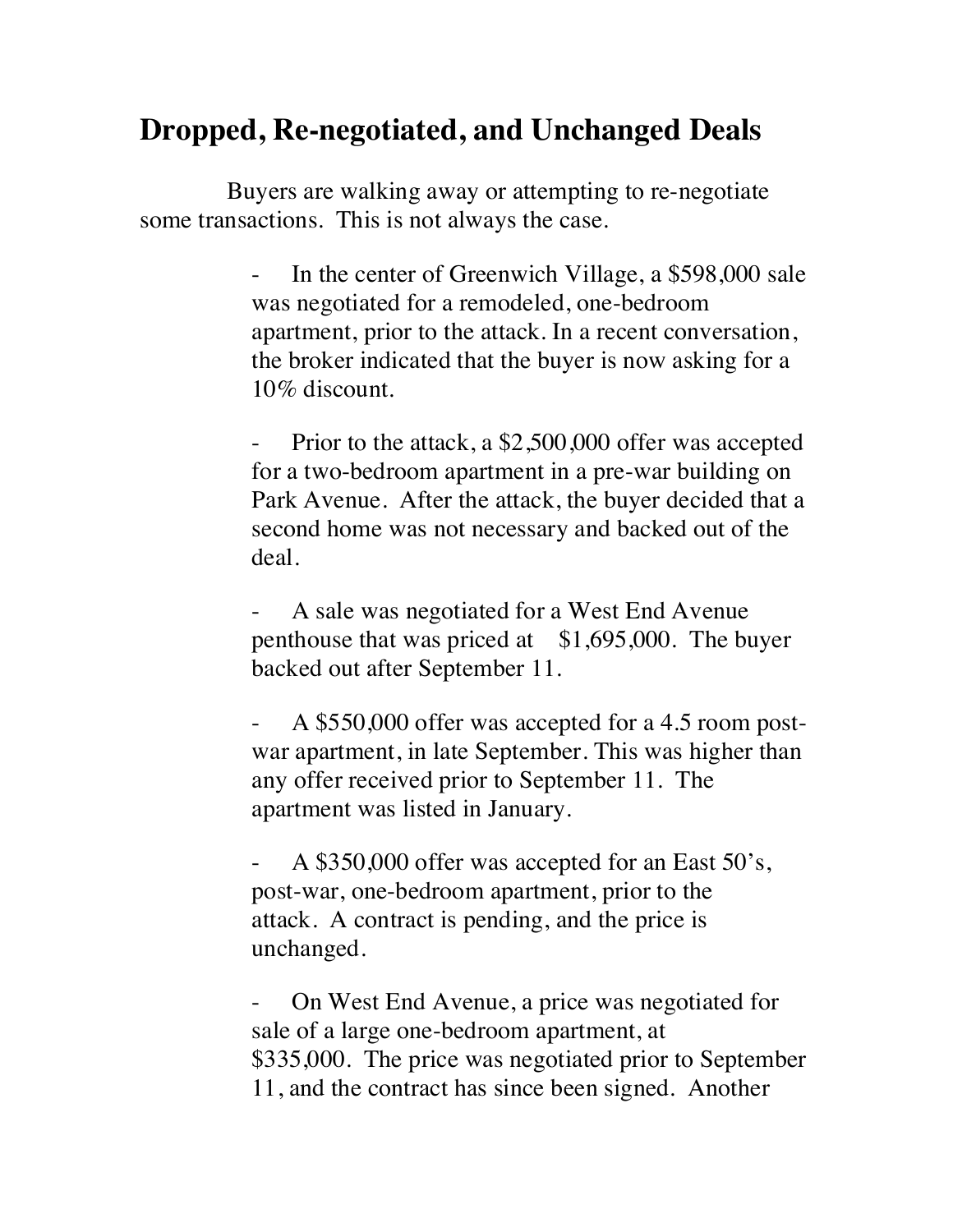similar apartment, also on the ground floor, but located in a nearby building, sold in May, at the same price.

#### **Prices vary**

Recent conversations with brokers indicate that buyers have begun to look at property again. Many are hesitant because they are uncertain about values. Nevertheless, a number of transactions have been negotiated since September 11 and nearly all preexisting contracts have closed. At this time it is very difficult to evaluate the direction of prices, since accepted offers have not been signed, and negotiated prices are difficult to obtain. Analysis of a limited number of transactions indicates that some prices are lower, while others are not dissimilar to those negotiated earlier in the year.

> A buyer has walked away from his deposit for a west side townhouse that was "in contract" in the mid \$3,000,000's. The seller, who will retain the deposit, has negotiated a new "all cash" deal at less than \$3,000,000.

> A full price contract was signed on a 2,700 square foot Tribeca loft during the last week in September.

> At a closing, buyers attempted to negotiate a \$30,000 price reduction against a contract price in the low \$700,000. They closed with a credit of a few thousand dollars.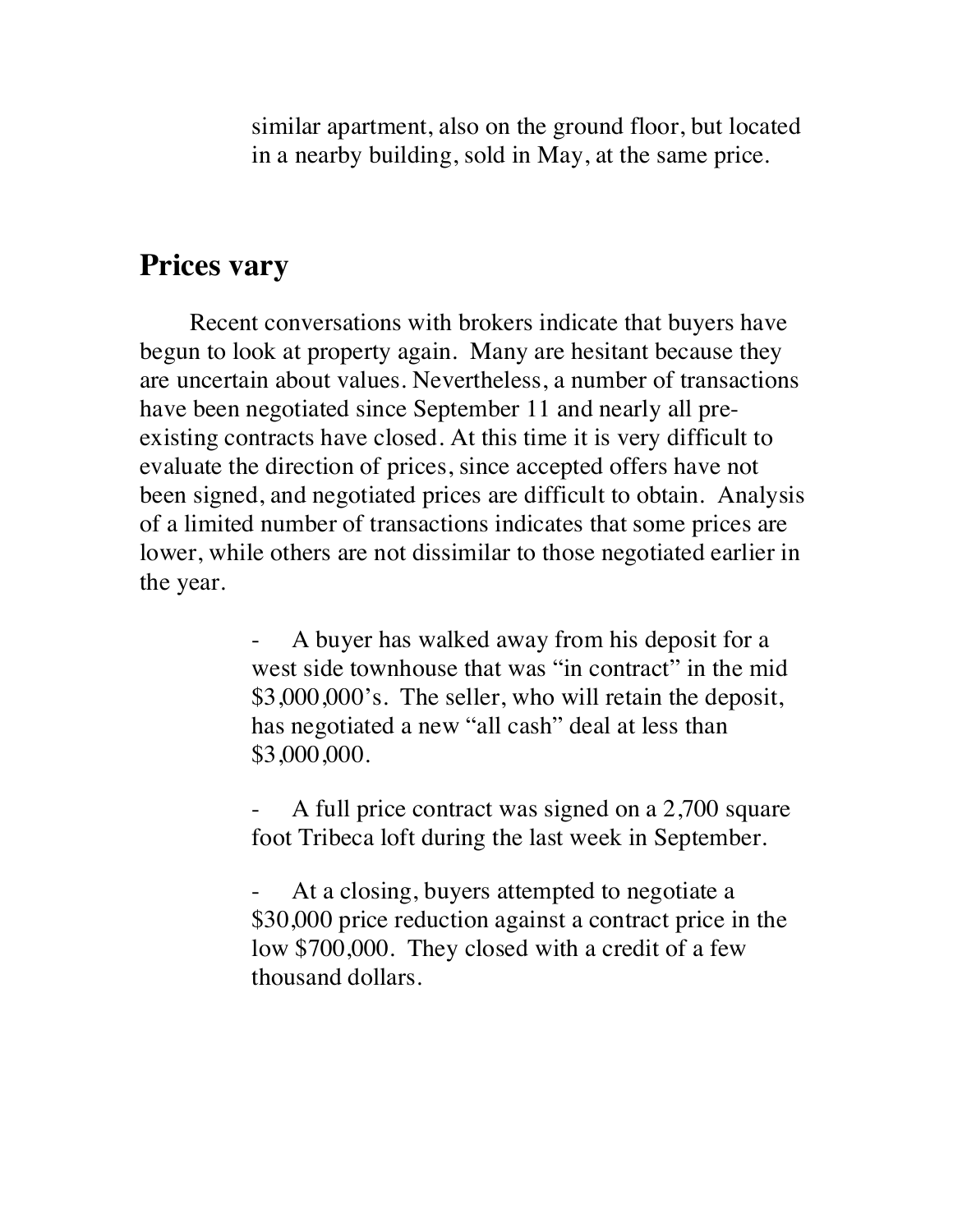Prior the attack, a price of approximately \$1,600,000 was been negotiated for sale of a 1,900 square foot condominium in the East 70's. The contract was signed, subsequent to September 11, with no change in price. An apartment in the same line, on a higher floor, closed in January for \$1,450,000.

- On Central Park West, a price of \$725,000 was negotiated for sale of a four-room pre-war apartment. After the attack, the buyer attempted to renegotiate the price to less than \$700,000, did not succeed and withdrew. A second offer, at \$720,000, was accepted in the last few days of September. As of October 12, this contract has not been signed, and the seller is negotiating another offer.

- On West End Avenue, a price was negotiated for sale of a large one-bedroom apartment, at \$335,000. Another similar apartment, also on the ground floor, but located in a nearby building, sold in May, at the same price.

An offer was accepted prior to September 11, for an 1,800 square foot condominium near Gracie Mansion and was re-negotiated to a little more than \$1,000,000 after the attack. A similar apartment, in the same building, sold for \$950,000 in June.

The perspective of the brokerage community reflects that of the general public. Most brokers are dealing with re-negotiations, lost deals, hesitant and frightened buyers. Some feel that the market will settle down and "normalize" after the first of the year. Others are negotiating normal transactions. There are still buyers and sellers who want to move.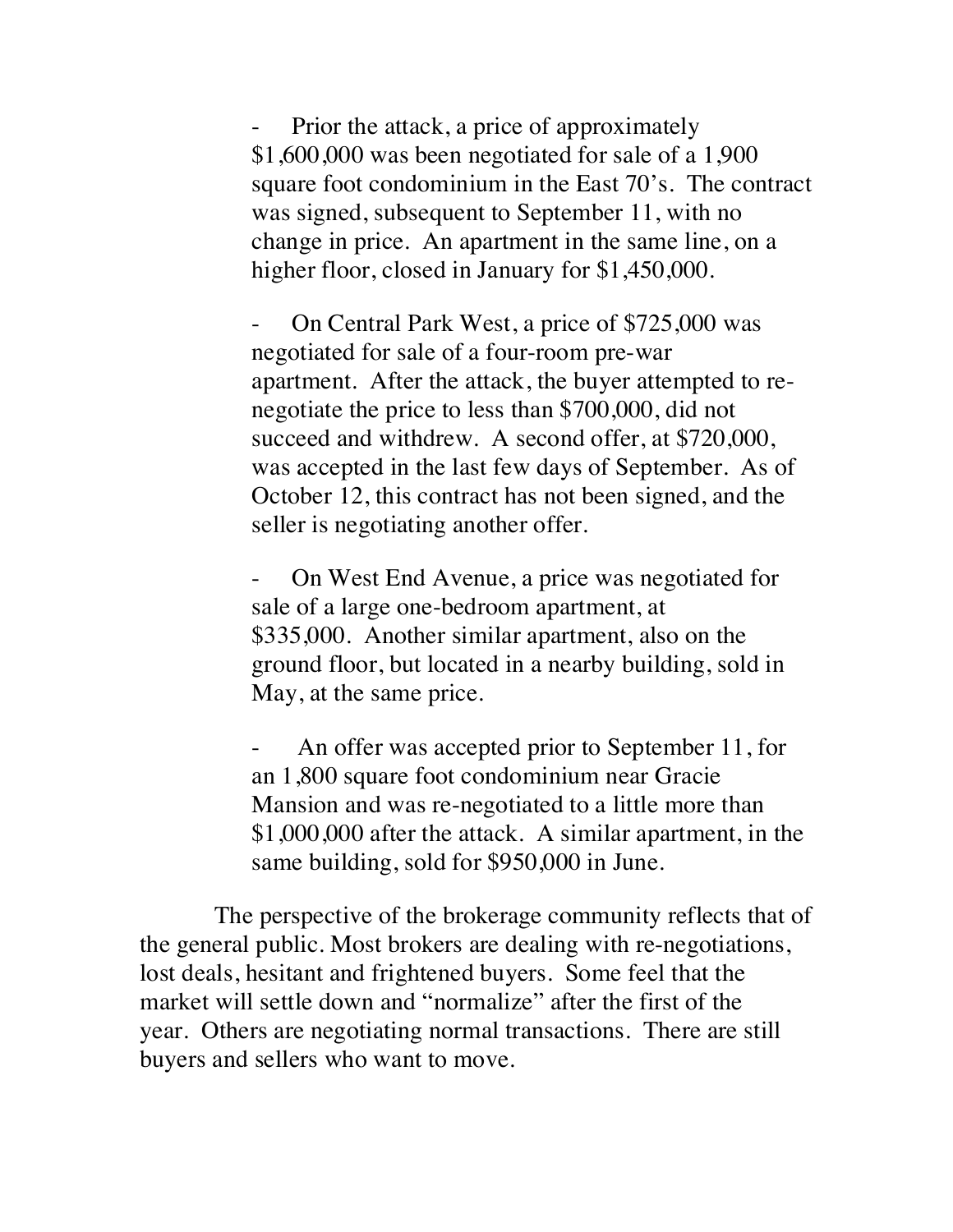Brokers who have expressed the most positive outlook in this market are those who are encouraging their sellers to be realistic and lower their prices as needed. These brokers are trying to bring the best possible deals to buyers. Many buyers in this market are nervous, while others are looking for purchases at discounted prices. These deals are difficult to find, but external indicators suggest that our housing market is entering a period of declining values and that well-priced property will be increasingly available.

#### **Increasing inventory will lead to lower prices**

The housing market is not the stock market. The housing market is very imperfect—trends are less consistent and vary from transaction to transaction. Housing has less liquidity and is less of a commodity. Consequently the market impact of external events is often delayed. In a down market, buyers react immediately, expecting lower prices. However, there is significant seller resistance to lower prices. In the last market cycle, following the severe stock market drop in October 1987, prices remained relatively stable through 1988 and 1989. Prices did not decline markedly until 1990 and 1991.

In the present somewhat different environment, there have been a large number of dropped and re-negotiated deals. There has also been an increase in available inventory, although the increase is slight and Manhattan is not as overbuilt, with new inventory, as it was in the late 1980's. While negotiated prices have been inconsistent—some lower, some not too different—the dynamic is one that will lead to pressure to lower prices, until the economic and political environment changes.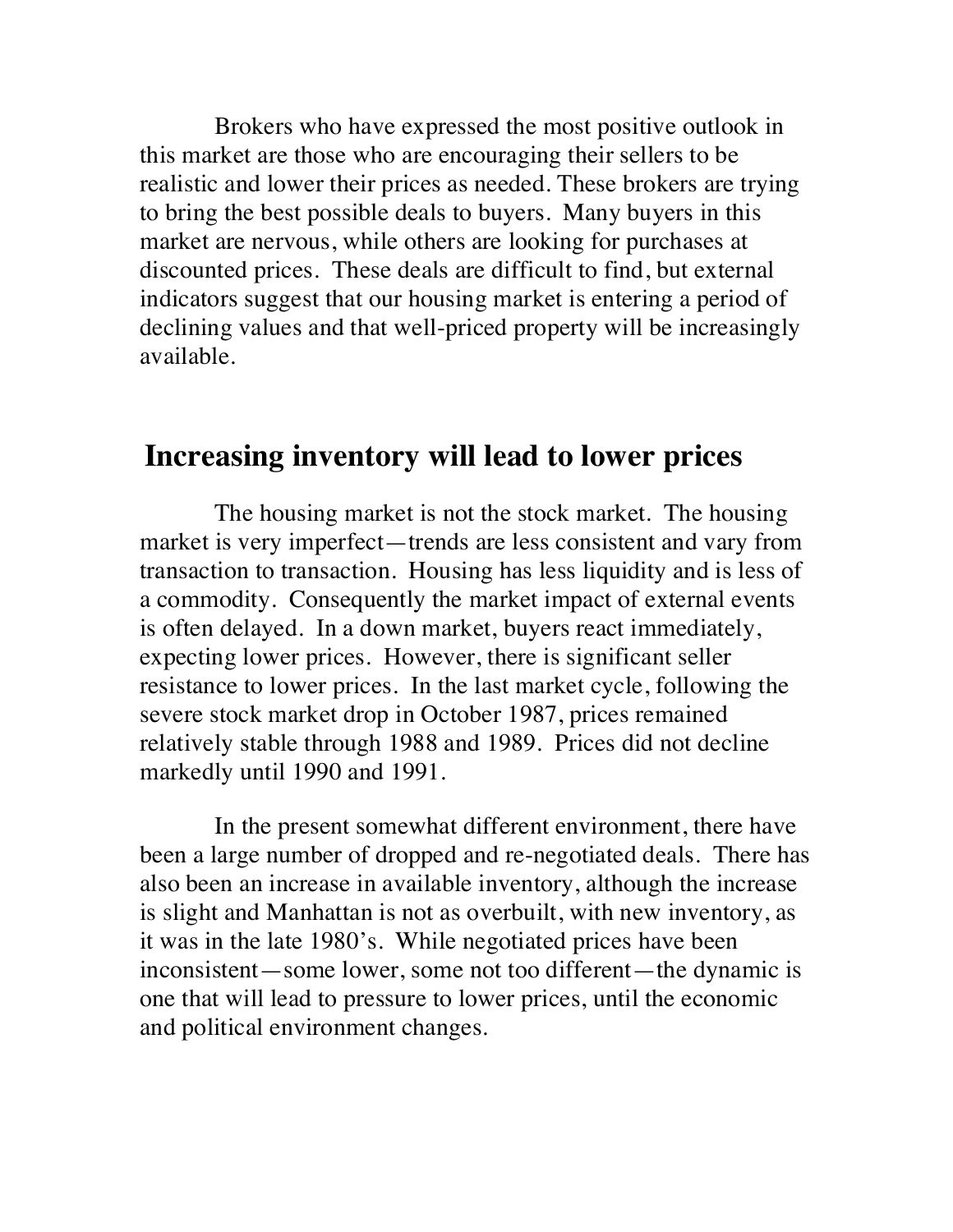Listing inventory, in several categories, is at its highest levels since we began tracking availability in April 1999. On the Upper East Side, west of Third Avenue, our system showed over 400 active listings as of October 1. This is only slightly greater than the number of listings available in May, June and July, but it is nevertheless the highest figure we have recorded.

On the Upper East Side, our research indicates increased inventory of 4-5 room, pre-war, six-room, and 7-8 room pre-war apartments. Inventory increases have been greater in the downtown loft market, particularly for condominiums. There were over 100 cooperative lofts and over 165 condominium lofts available as of October 1. The two categories totaled approximately 173 listings at the beginning of September.

Availability has not increased for every type of apartment. Post-war inventory does not appear to have increased significantly on the Upper East Side. The number of 2-3.5 room post-war listings was slightly higher than at the beginning of the two prior months, but still lower than at the end of 2000. There were fewer 4-5, 6, and 7-8, and 9- room post-war listings than earlier this year. There was a slight increase in the number of 9+ room pre-war apartments available, relative to the two prior months, but fewer than April, May, June and July.

None of the Upper West Side apartment-type categories we monitor had any significant changes in inventory.

Downtown, in the Village, Chelsea and Gramercy Park neighborhoods, the number of available listings, in the categories studied, is actually lower than it was earlier this year.

Although the number of available listings may not have increased significantly in many categories, this should not be viewed as a longer-term trend. In the shock that followed